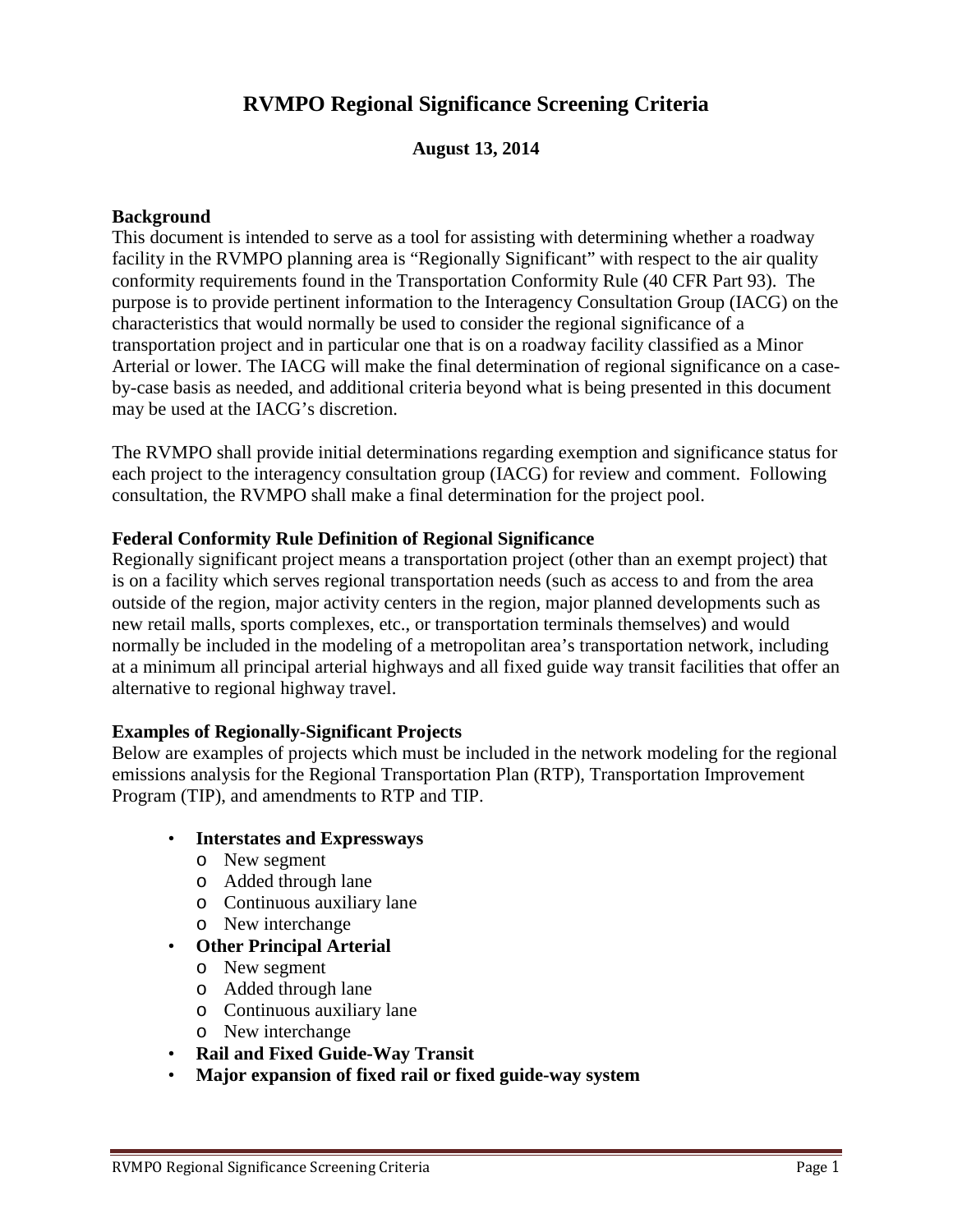### **Examples of Non-Exempt Projects that are not Regionally Significant**

- Addition of thru traffic lanes on arterial roads that do not extend the full distance between major intersections
- Addition of thru traffic lanes on roads that are not functionally classified as an arterial or higher and do not serve regional transportation needs
- New collector roads that serve minor developments
- New or expanded park-and-ride lots that do not serve regional transportation needs
- New collector road overpasses

# **Regional Significance Screening Criteria**

The proposed screening process is in two parts. Part 1 includes seven questions that should be addressed prior as part of the consultation process. Part 2 is applying the threshold criteria in Table 1(below) to determine if the project is regionally-significant, non-regionally significant, or requires consultation.

### **Part 1 – Initial Project Review**

1.) What are the Exempt status and Functional Classification of the roadway project?

- A non-exempt project on a roadway facility classified as an Other Principal Arterial<sup>[1](#page-1-0)</sup> or higher, and in some cases minor arterials will generally be considered Regionally Significant.
- A project determined to be Exempt under 40 CFR 93.126 or 93.127 (see Appendix A) will generally be considered Non-Regionally Significant unless the IACG group determines that it will have regional impacts for any reason.
- 2.) Is the facility either included in the Regional Travel Demand Forecasting Model, or would it be if it does not currently exist?
	- It is the practice of the RVMPO to include most "major" roadways (most major collectors and above) in order to improve model performance so if a roadway is not modeled it can generally be considered to be Non-Regionally Significant.
- 3.) Does the facility provide direct connection between two roadways classified as a Principal Arterial or higher?

 $\overline{a}$ 

<span id="page-1-0"></span><sup>&</sup>lt;sup>1</sup> Other Principal Arterials serve major centers of metropolitan areas, provide a high degree of mobility and can also provide mobility through rural areas. Unlike their access-controlled counterparts, abutting land uses can be served directly. Forms of access for Other Principal Arterial roadways include driveways to specific parcels and at-grade intersections with other roadways. For the most part, roadways that fall into the top three functional classification categories (Interstate, Other Freeways & Expressways and Other Principal Arterials) provide similar service in both urban and rural areas. The primary difference is that there are usually multiple Arterial routes serving a particular urban area, radiating out from the urban center to serve the surrounding region. In contrast, an expanse of a rural area of equal size would be served by a single Arterial. (*FHWA: Highway Functional Classification Concepts, Criteria and Procedures).*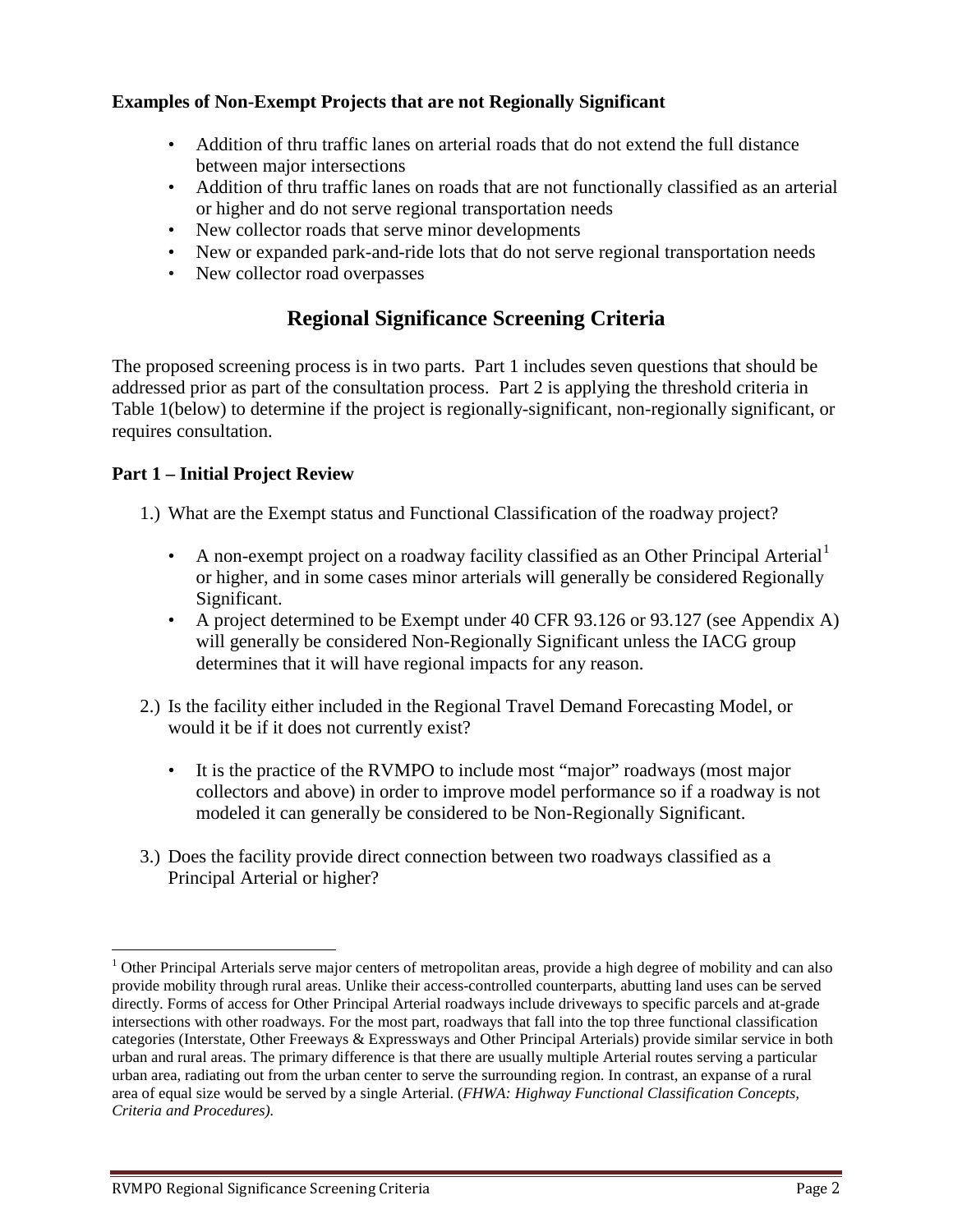- Direct connections between major principal arterials and in particular connections to the Interstate can generally be considered Regionally Significant.
- 4.) Does the facility provide the primary regional connectivity to a "Major Activity Center"?
	- This is a criterion listed in the federal Regional Significance definition; however there can be different interpretations as to what constitutes a major activity center. Below is a list of general types of major activity centers, with specific locations to be determined on a case-by-case basis:
		- o Major Hospitals and Regional Medical Centers
		- o Central Business Districts of cities
		- o Major Regional Retail Centers and Malls
		- o Colleges and Universities
		- o Tourist Destinations
		- o Airports
		- o Freight Terminals and Intermodal Transfer Centers
		- o Sports Complexes
- 5.) Does the project add significant vehicular capacity?
	- A project adding general purpose through lanes will typically be more significant than one that is adding "auxiliary" lanes or a continuous center turn lane or other projects that do not add significant roadway capacity.
- 6.) What is the length of the roadway segment being improved and what is the overall corridor length?
	- Projects extending (or completing) long sections (typically greater than 1 mile) will tend to be more regionally significant.
	- If the corridor is lengthy and there is an absence of other principal arterials in the vicinity then the roadway will tend to be more regionally significant.
- 7.) What is the current Average Daily Traffic of the roadway segment?

This is less important in determining Regional Significance although it will provide additional information to be considered along with the above criteria. Obviously high traffic segments will tend to be more correlated with the increased regional significance of a roadway.

New segments or added through lanes on arterials that are also associated with large land development projects may need AQ consultation even if the project is below the threshold in the table. Land development projects can be regionally significant when they have the potential to generate many trips or vehicle-miles of travel. Such developments are incorporated into the regional model during the update of socioeconomic forecasts, at the beginning of the update cycle for a new regional transportation plan.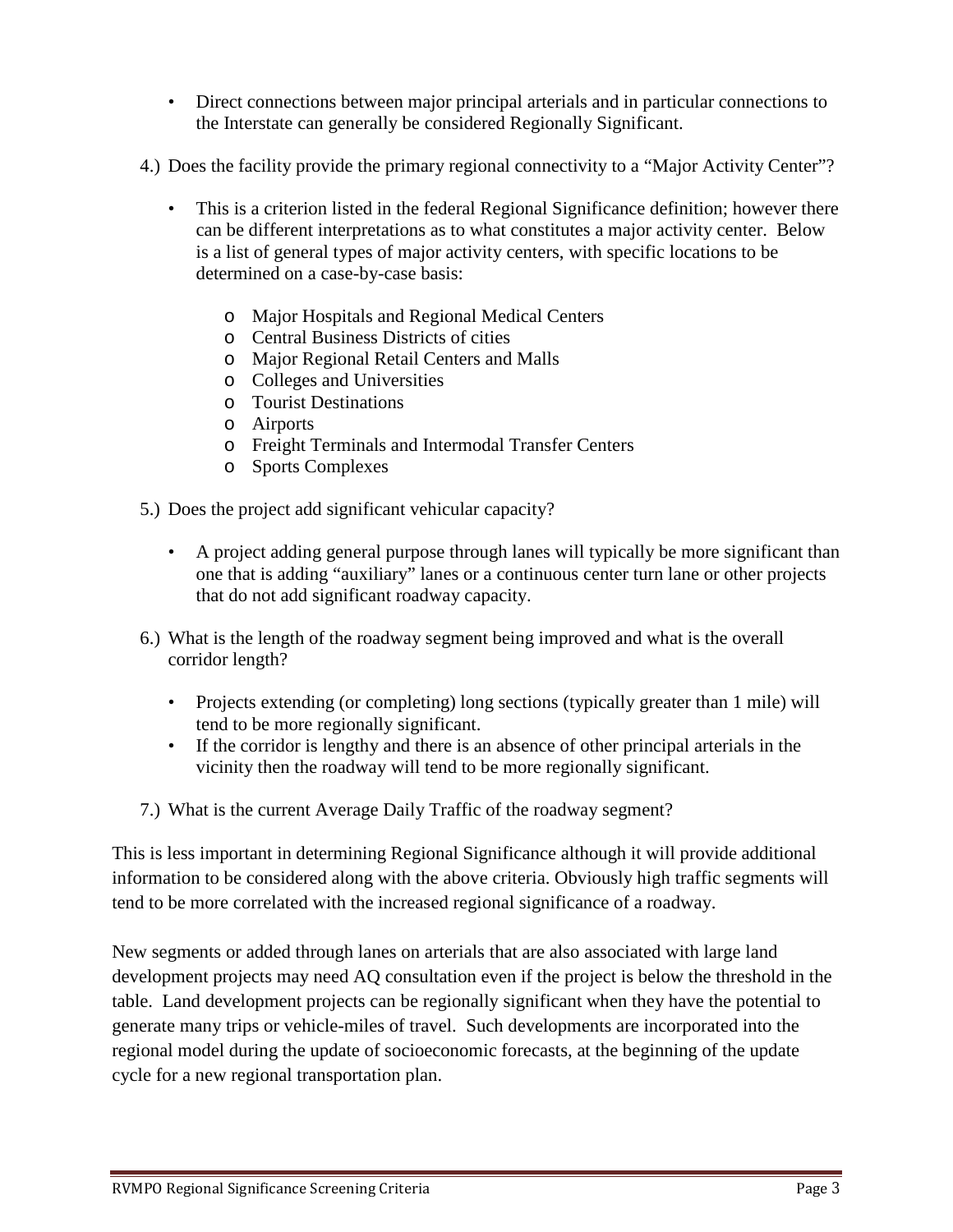| <b>TABLE 1</b><br><b>RVMPO Thresholds of Regional-Significance for Transportation Projects</b><br>Criteria A<br><b>Interstate and Expressways</b> |                                                                                     |                       |                                           |
|---------------------------------------------------------------------------------------------------------------------------------------------------|-------------------------------------------------------------------------------------|-----------------------|-------------------------------------------|
|                                                                                                                                                   |                                                                                     | Criteria A-1          | Criteria A-2                              |
|                                                                                                                                                   |                                                                                     | <b>Expansion Type</b> | <b>Threshold</b>                          |
|                                                                                                                                                   |                                                                                     | New Segment<br>a.     | No Minimum (regionally-significant)<br>a. |
| <b>Added Through Lanes</b><br>b.                                                                                                                  | No Minimum (regionally-significant)<br>b.                                           |                       |                                           |
| <b>Continuous Auxiliary Lanes</b><br>c.                                                                                                           | $>$ <sup>1</sup> / <sub>4</sub> mile (regionally-significant)<br>c.                 |                       |                                           |
| New Interchanges<br>d.                                                                                                                            | No Minimum (regionally-significant)<br>d.                                           |                       |                                           |
| Modification of Existing Interchanges<br>e.                                                                                                       | <b>AQ Consultation Required</b><br>e.                                               |                       |                                           |
| Criteria B<br><b>Other Principal Arterials</b>                                                                                                    |                                                                                     |                       |                                           |
| Criteria B-1                                                                                                                                      | Criteria B-2                                                                        |                       |                                           |
|                                                                                                                                                   | <b>Threshold</b>                                                                    |                       |                                           |
| <b>Expansion Type</b>                                                                                                                             | No Minimum (regionally-significant)                                                 |                       |                                           |
| New Segment<br>a.<br><b>Added Through Lanes</b><br>b.                                                                                             | a.<br>b.                                                                            |                       |                                           |
| <b>Continuous Auxiliary Lanes</b>                                                                                                                 | No Minimum (regionally-significant)                                                 |                       |                                           |
| c.                                                                                                                                                | $> 1$ mile (regionally-significant)<br>$\mathbf{c}$ .                               |                       |                                           |
| New Interchanges<br>d.                                                                                                                            | No Minimum (regionally-significant)<br>d.                                           |                       |                                           |
| Modification of Existing Interchanges<br>e.<br>Separation of existing railroad grade<br>f.                                                        | <b>AQ Consultation Required</b><br>e.                                               |                       |                                           |
| crossings                                                                                                                                         | f.<br>Not regionally significant                                                    |                       |                                           |
| Criteria C                                                                                                                                        |                                                                                     |                       |                                           |
| <b>Minor Arterials</b>                                                                                                                            |                                                                                     |                       |                                           |
| Criteria C-1                                                                                                                                      | Criteria C-2                                                                        |                       |                                           |
| <b>Expansion Type</b>                                                                                                                             | <b>Threshold</b>                                                                    |                       |                                           |
| New Segment<br>a.                                                                                                                                 | 3⁄4 to 1 mile - AQ Consultation Required<br>a.                                      |                       |                                           |
| New Segment<br>b.                                                                                                                                 | > 1 mile (regionally-significant)<br>b.<br>3⁄4 to 1 mile - AQ Consultation Required |                       |                                           |
| <b>Added Through Lanes</b><br>$\mathbf{c}$ .                                                                                                      | $\mathbf{c}$ .                                                                      |                       |                                           |
|                                                                                                                                                   |                                                                                     |                       |                                           |
| <b>Added Through Lanes</b><br>d.                                                                                                                  | $> 1$ mile (regionally-significant)<br>d.                                           |                       |                                           |
| <b>Continuous Auxiliary Lanes</b><br>e.                                                                                                           | $> 1$ mile (regionally-significant)<br>e.                                           |                       |                                           |
| Separation of existing railroad grade<br>f.<br>crossings                                                                                          | f.<br>Not regionally significant                                                    |                       |                                           |
| Criteria D                                                                                                                                        |                                                                                     |                       |                                           |
| <b>Rail and Fixed Guide-way Transit</b>                                                                                                           |                                                                                     |                       |                                           |
| <b>Criteria D-1</b>                                                                                                                               | Criteria D-2                                                                        |                       |                                           |
| <b>Expansion Type</b>                                                                                                                             | <b>Threshold</b>                                                                    |                       |                                           |
| New Route or Service<br>a.                                                                                                                        | No Minimum (regionally-significant)<br>a.                                           |                       |                                           |
| Route Extension with Station<br>b.                                                                                                                | $> 1$ mile from current terminus<br>b.                                              |                       |                                           |
|                                                                                                                                                   | (regionally-significant)                                                            |                       |                                           |
| Added track or guide-way capacity<br>c.                                                                                                           | $> 1$ mile (regionally-significant)<br>c.                                           |                       |                                           |
| New Intermediate Station<br>d.                                                                                                                    | d.<br><b>AQ Consultation Required</b>                                               |                       |                                           |
| Criteria E<br><b>Bus and Demand Response Transit</b>                                                                                              |                                                                                     |                       |                                           |
| Criteria E-1                                                                                                                                      | Criteria E-2                                                                        |                       |                                           |
| <b>Expansion Type</b>                                                                                                                             | <b>Threshold</b>                                                                    |                       |                                           |
| New Fixed Route<br>a.                                                                                                                             | <b>AQ Consultation Required</b><br>a.                                               |                       |                                           |
| New Demand Response Service<br>b.                                                                                                                 | Not Regionally Significant<br>b.<br>Not Regionally Significant                      |                       |                                           |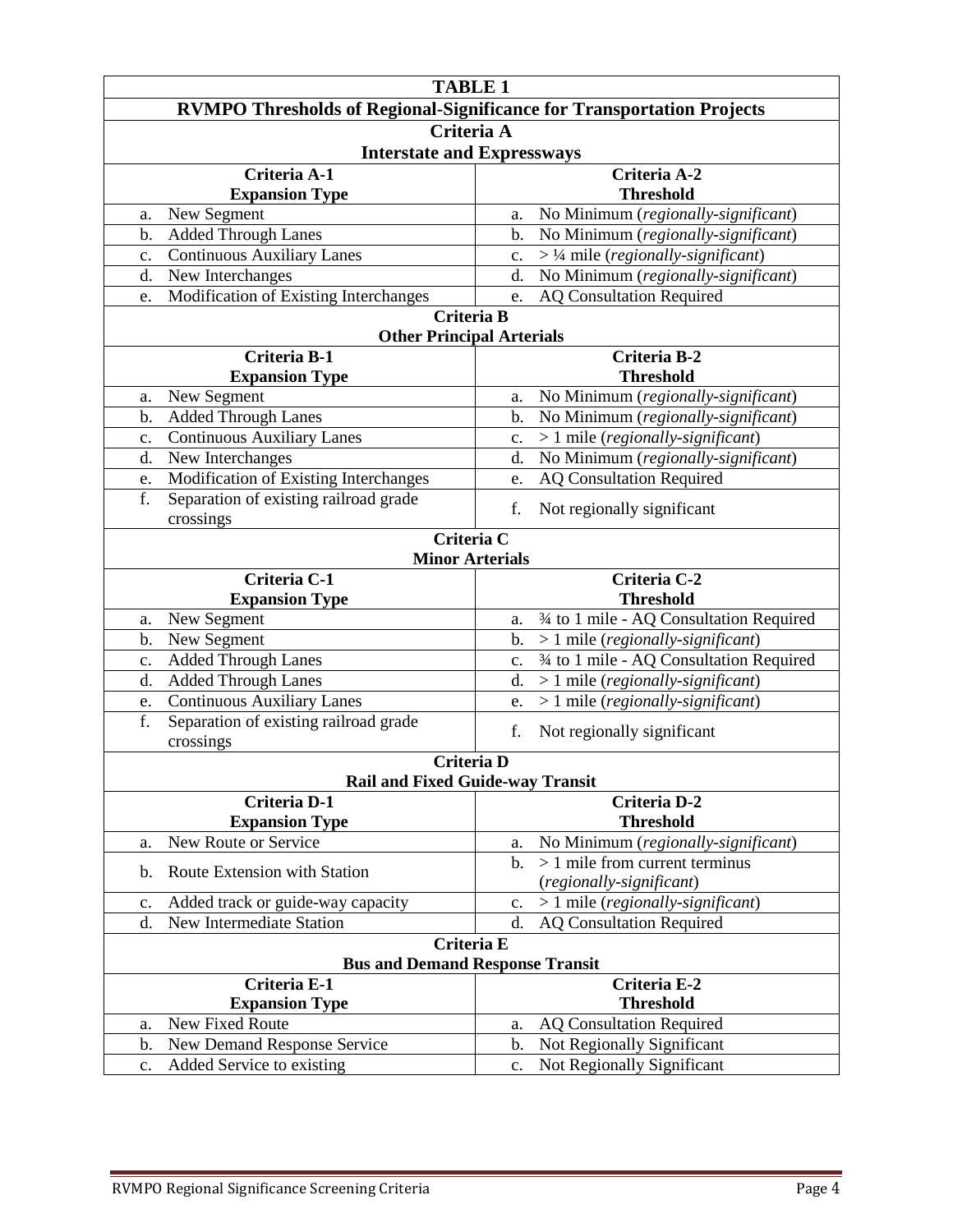# **Appendix A**

## **40 CFR 93.126 and 93.127**

### **§ 93.126 Exempt projects.**

Notwithstanding the other requirements of this subpart, highway and transit projects of the types listed in table 2 of this section are exempt from the requirement to determine conformity. Such projects may proceed toward implementation even in the absence of a conforming transportation plan and TIP. A particular action of the type listed in table 2 of this section is not exempt if the MPO in consultation with other agencies (see  $\S$  93.105(c)(1)(iii)), the EPA, and the FHWA (in the case of a highway project) or the FTA (in the case of a transit project) concur that it has potentially adverse emissions impacts for any reason. States and MPOs must ensure that exempt projects do not interfere with TCM implementation. Table 2 follows:

### **TABLE 2—EXEMPT PROJECTS**

### *Safety*

Railroad/highway crossing.

Projects that correct, improve, or eliminate a hazardous location or feature.

Safer non-Federal-aid system roads.

Shoulder improvements.

Increasing sight distance.

Highway Safety Improvement Program implementation.

Traffic control devices and operating assistance other than signalization projects.

Railroad/highway crossing warning devices.

Guardrails, median barriers, crash cushions.

Pavement resurfacing and/or rehabilitation.

Pavement marking.

Emergency relief (23 U.S.C. 125).

Fencing.

Skid treatments.

Safety roadside rest areas.

Adding medians.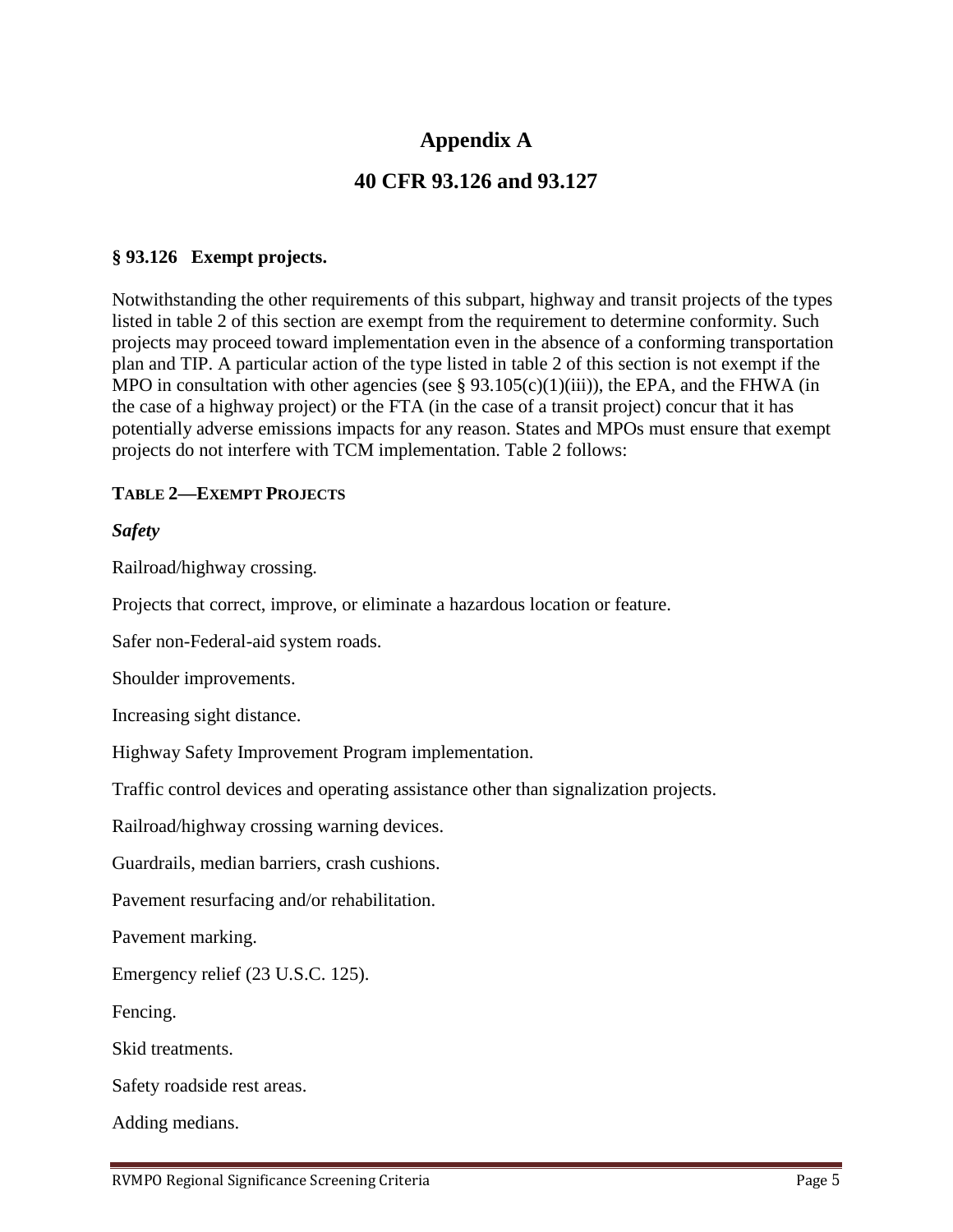Truck climbing lanes outside the urbanized area.

Lighting improvements.

Widening narrow pavements or reconstructing bridges (no additional travel lanes).

Emergency truck pullovers.

#### *Mass Transit*

Operating assistance to transit agencies.

Purchase of support vehicles.

Rehabilitation of transit vehicles  $<sup>1</sup>$ .</sup>

Purchase of office, shop, and operating equipment for existing facilities.

Purchase of operating equipment for vehicles (e.g., radios, fareboxes, lifts, etc.).

Construction or renovation of power, signal, and communications systems.

Construction of small passenger shelters and information kiosks.

Reconstruction or renovation of transit buildings and structures (e.g., rail or bus buildings, storage and maintenance facilities, stations, terminals, and ancillary structures).

Rehabilitation or reconstruction of track structures, track, and trackbed in existing rights-of-way.

- Purchase of new buses and rail cars to replace existing vehicles or for minor expansions of the fleet  $^1$ .
- Construction of new bus or rail storage/maintenance facilities categorically excluded in 23 CFR part 771.

*Air Quality*

Continuation of ride-sharing and van-pooling promotion activities at current levels.

Bicycle and pedestrian facilities.

*Other*

Specific activities which do not involve or lead directly to construction, such as:

Planning and technical studies.

Grants for training and research programs.

Planning activities conducted pursuant to titles 23 and 49 U.S.C.

Federal-aid systems revisions.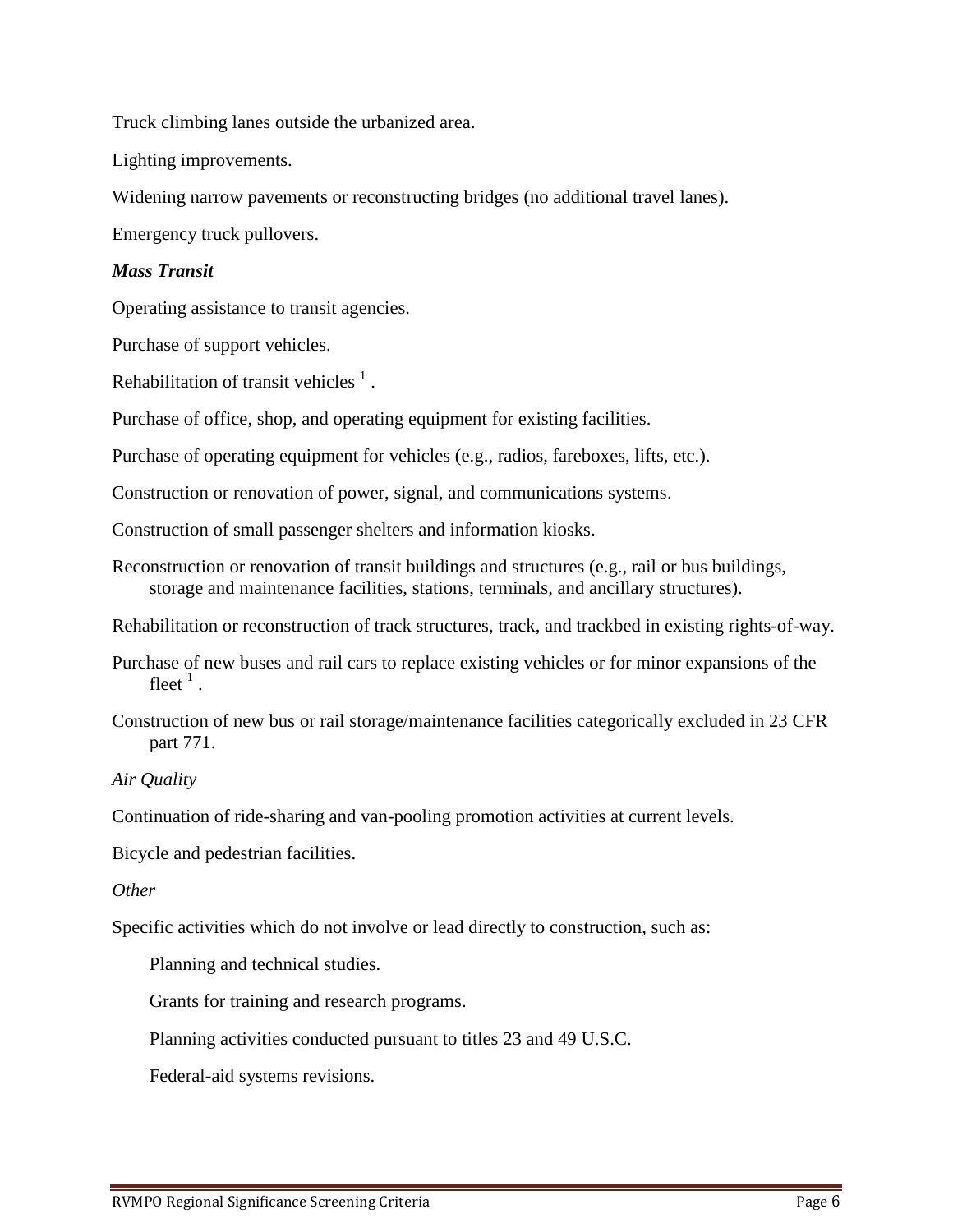Engineering to assess social, economic, and environmental effects of the proposed action or alternatives to that action.

Noise attenuation.

Emergency or hardship advance land acquisitions (23 CFR 710.503).

Acquisition of scenic easements.

Plantings, landscaping, etc.

Sign removal.

Directional and informational signs.

Transportation enhancement activities (except rehabilitation and operation of historic transportation buildings, structures, or facilities).

Repair of damage caused by natural disasters, civil unrest, or terrorist acts, except projects involving substantial functional, locational or capacity changes.

NOTE:  $1 \text{ In PM}_{10}$  and PM<sub>2.5</sub> nonattainment or maintenance areas, such projects are exempt only if they are in compliance with control measures in the applicable implementation plan.

[62 FR 43801, Aug. 15, 1997, as amended at 69 FR 40081, July 1, 2004; 71 FR 12510, Mar. 10, 2006; 73 FR 4441, Jan. 24, 2008]

## **§ 93.127 Projects exempt from regional emissions analyses.**

Notwithstanding the other requirements of this subpart, highway and transit projects of the types listed in Table 3 of this section are exempt from regional emissions analysis requirements. The local effects of these projects with respect to CO concentrations must be considered to determine if a hot-spot analysis is required prior to making a project-level conformity determination. The local effects of projects with respect to  $PM_{10}$  and  $PM_{2.5}$  concentrations must be considered and a hot-spot analysis performed prior to making a project-level conformity determination, if a project in Table 3 also meets the criteria in § 93.123(b)(1). These projects may then proceed to the project development process even in the absence of a conforming transportation plan and TIP. A particular action of the type listed in Table 3 of this section is not exempt from regional emissions analysis if the MPO in consultation with other agencies (see  $\S$  93.105(c)(1)(iii)), the EPA, and the FHWA (in the case of a highway project) or the FTA (in the case of a transit project) concur that it has potential regional impacts for any reason. Table 3 follows:

## **TABLE 3—PROJECTS EXEMPT FROM REGIONAL EMISSIONS ANALYSES**

Intersection channelization projects.

Intersection signalization projects at individual intersections.

Interchange reconfiguration projects.